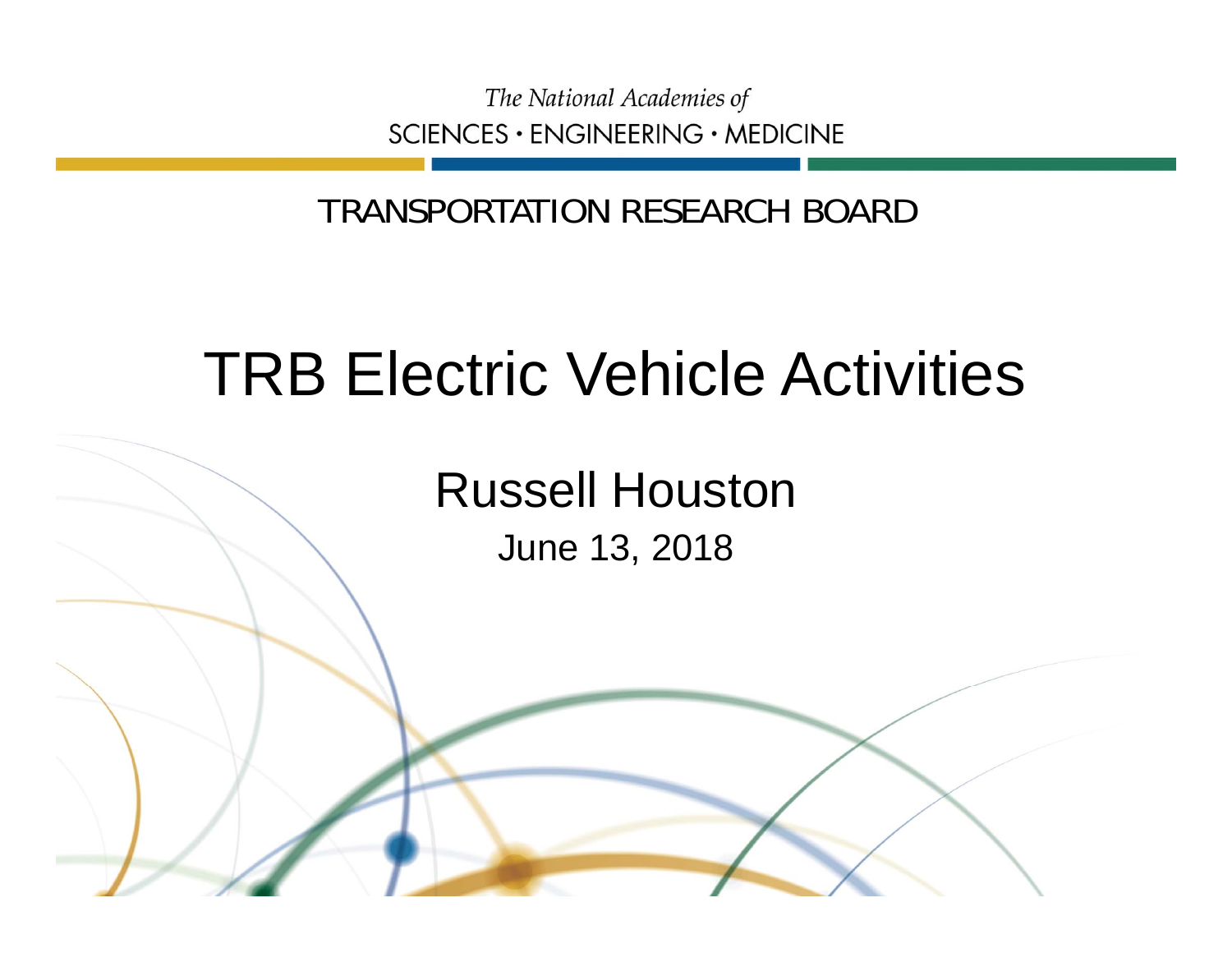# TRB Staff

- **Scott Babcock**, SPO Rail & Freight TAD
- $\bullet$ **Scott Brotemarkle**, SPO Marine & Intermodal Freight – TAD
- $\bullet$ **Richard Cunard**, SPO Traffic & Operations – TAD
- •**Ray Derr**, SPO – CRP
- $\bullet$ **Mariela Garcia-Colberg**, SPO – CRP
- $\bullet$ **Christine Gerencher**, SPO Aviation & Environment – TAD
- $\bullet$ **Mark Norman**, Resident Scholar - EO
- $\bullet$ **Michael Salamone**, ACRP Manager - CRP



**AVRIE TRANSPORTATION RESEARCH BOARD**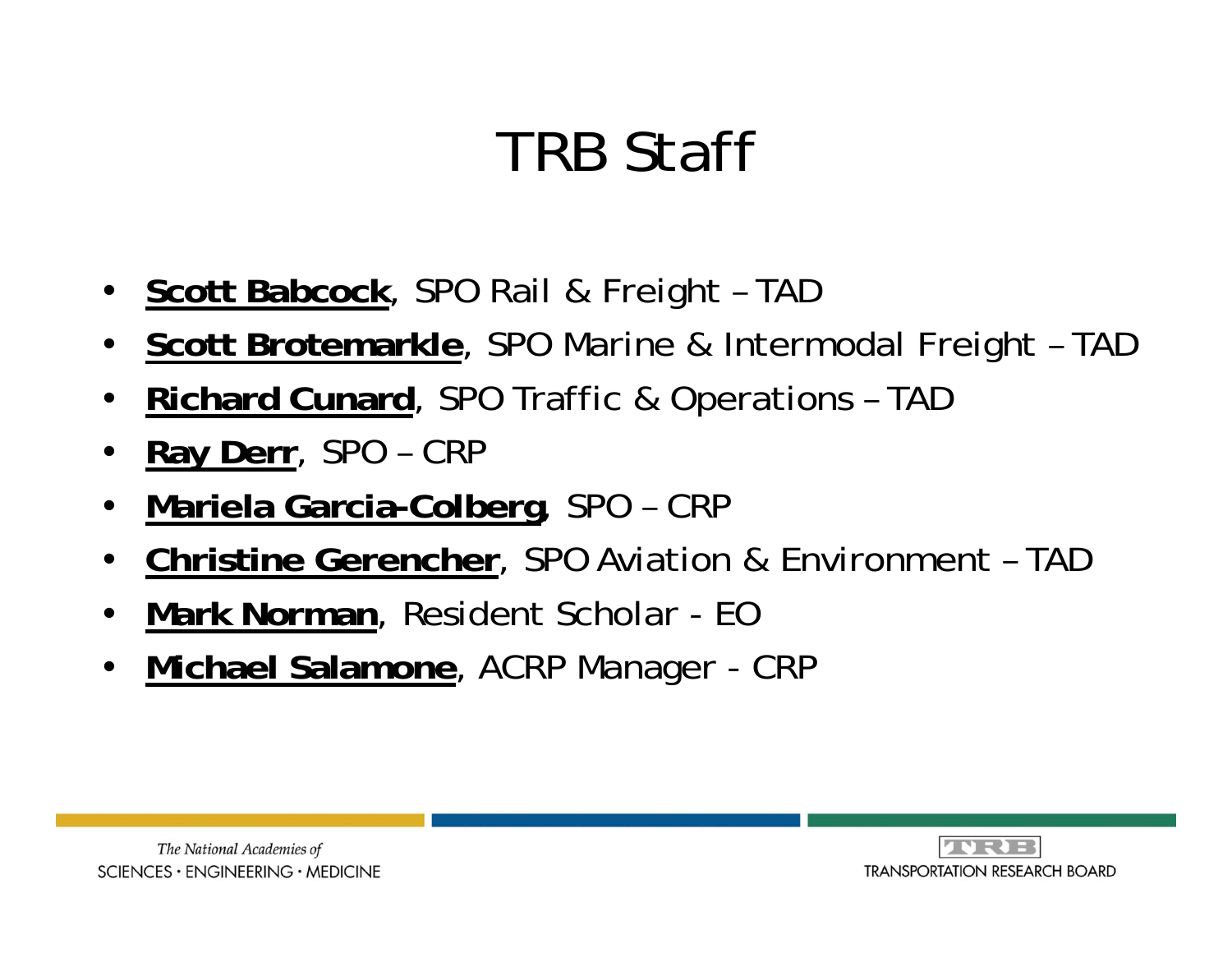### **Publications**

- $\bullet$ (2018) TCRP Synthesis 130: Battery Electric Buses—State of the Practice
- •(2017) NASEM – Enhancing the Resilience of the Nation's Electricity System
- •(2016) ACRP Report 158: Deriving Benefits from Alternative Aircraft-Taxi Systems
- • (2016) NASEM – The Power of Change: Innovation for Development and Deployment of Increasingly Clean Electric Power Technologies
- • (2015) NASEM – Overcoming Barriers to Consumer Adoption of Plug-in Electric Vehicles
- • (2014) ACRP Synthesis 54: Electric Vehicle Charging Stations at Airport Parking Facilities (2014)
- • (2014) IDEA Transit Project 67: Diesel-Electric Locomotive Energy Recovery and Conversion (2014)
- • (2010) TCRP Web-Only Document 51: Guiding the Selection and Application of Wayside Energy Storage Technologies for Rail Transit and Electric Utilities
- • (2010) NASEM - Transitions to Alternative Transportation Technologies--Plug-in Hybrid Electric Vehicles
- $\bullet$ (2009) TCRP Report 132: Assessment of Hybrid-Electric Transit Bus Technology



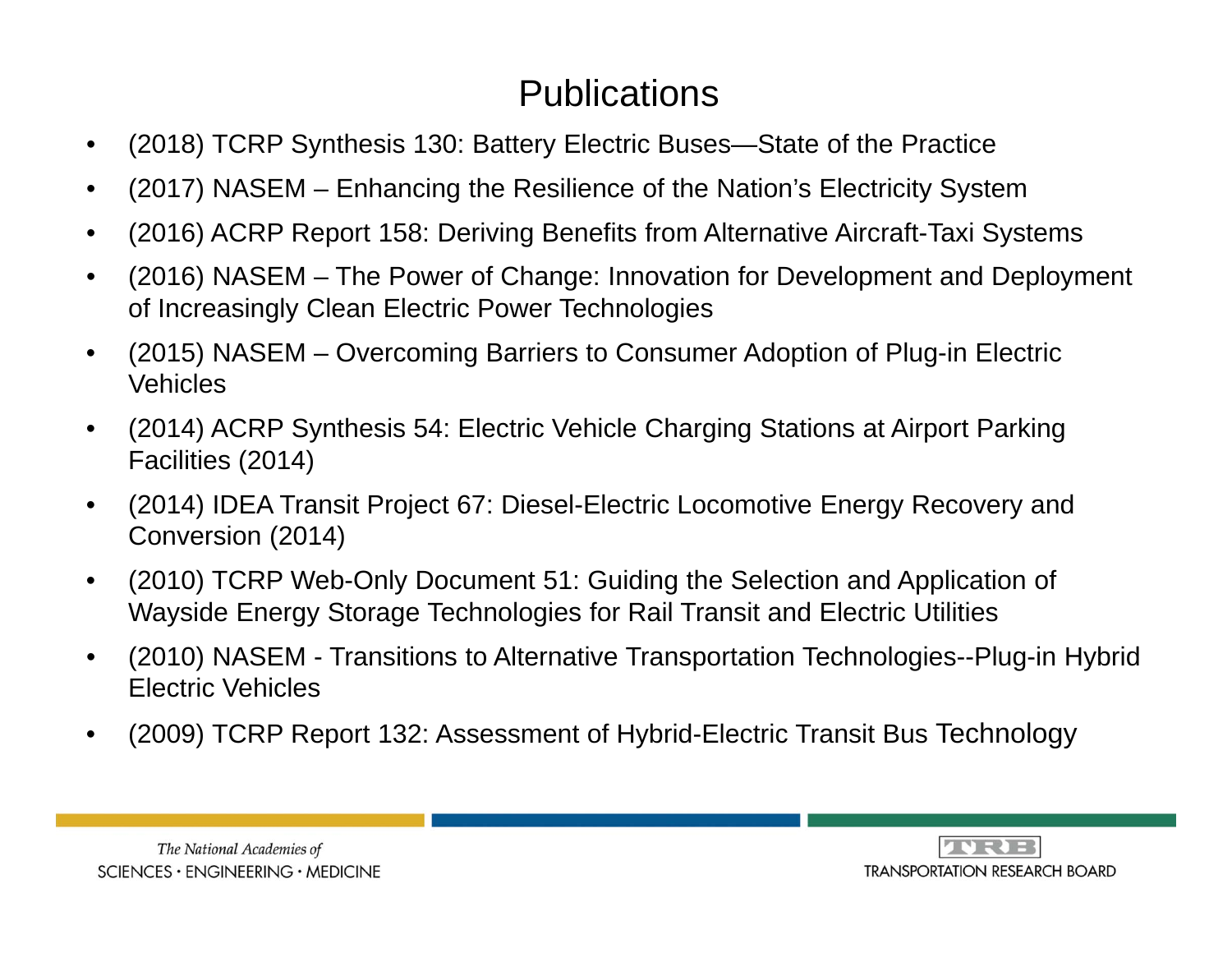Committees and Projects

- ADC00 Environment and Energy
- ADC70 Transportation Energy
- ADC80 Alternative Transportation Fuels and Technologies
- AHB30 Vehicle-Highway Automation
- AP020 Emerging and Innovative Public Transport and **Technologies**
- AP040 Automated Transit Systems
- AP050 Bus Transit Systems
- AR030 Railroad Operating Technologies
- AT025 Urban Freight Transportation
- AT060 Trucking Industry Research



The National Academies of  $SCIENCES · ENGINEERING · MEDICINE$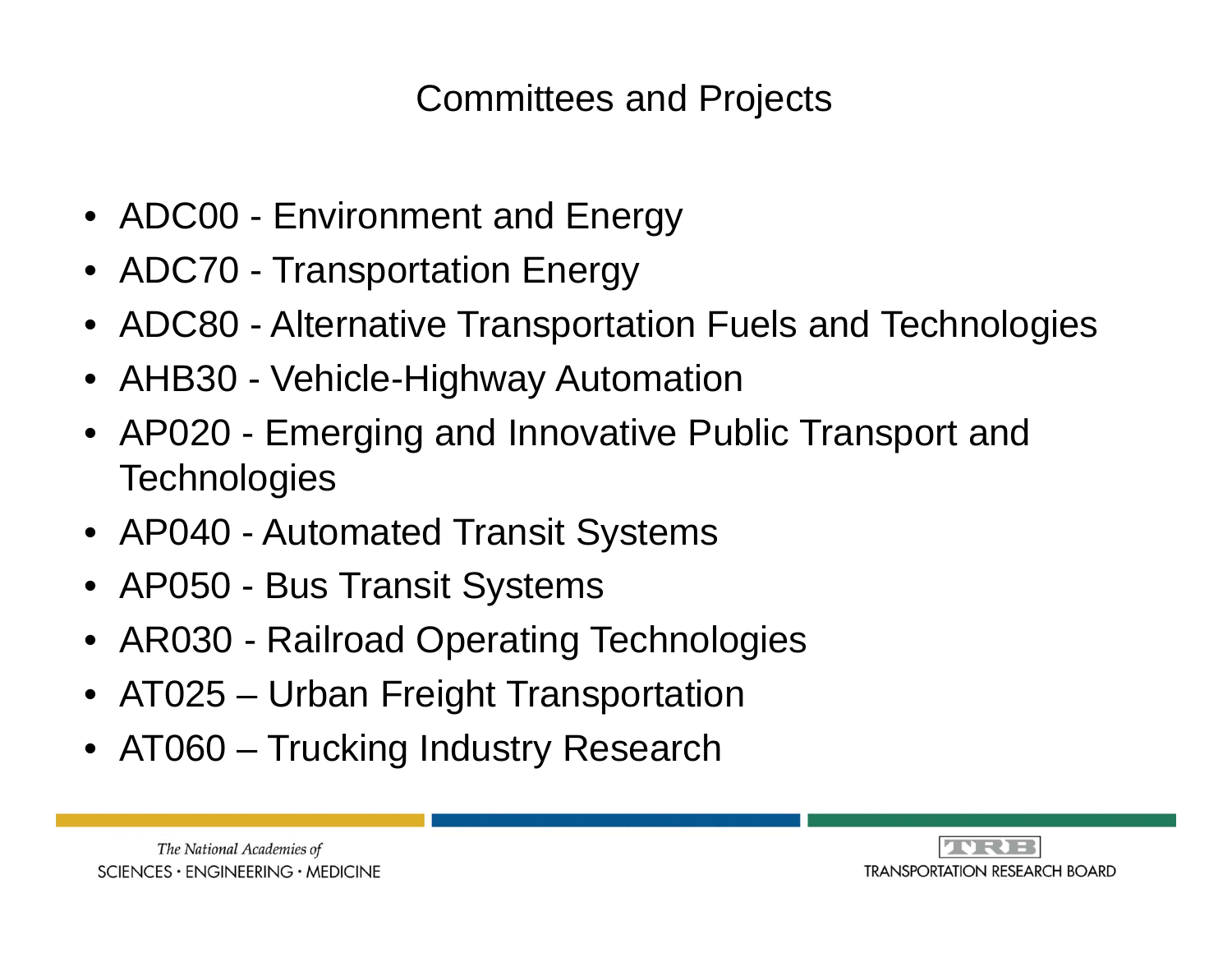## Committees and Projects (Continued)

- D08117 Impact of Transformational Technologies on Land Use and Transportation
- D20102 Impacts of Connected and Automated Vehicles on State and Local Transportation Agencies
- D20113 Research Roadmap -- Transformational Technologies (other than CV/AV)
- TJ1127 Analysis of Low-Speed Automated Vehicle (LSAV): Pilots and Deployment
- SAS0219 Synthesis of Clean Vehicles, Fuels, and Practices for Airport Private Ground Transportation Providers
- E0005A TRB Forum on Preparing for Automated Vehicles and Shared Mobility



**JURIE TRANSPORTATION RESEARCH BOARD**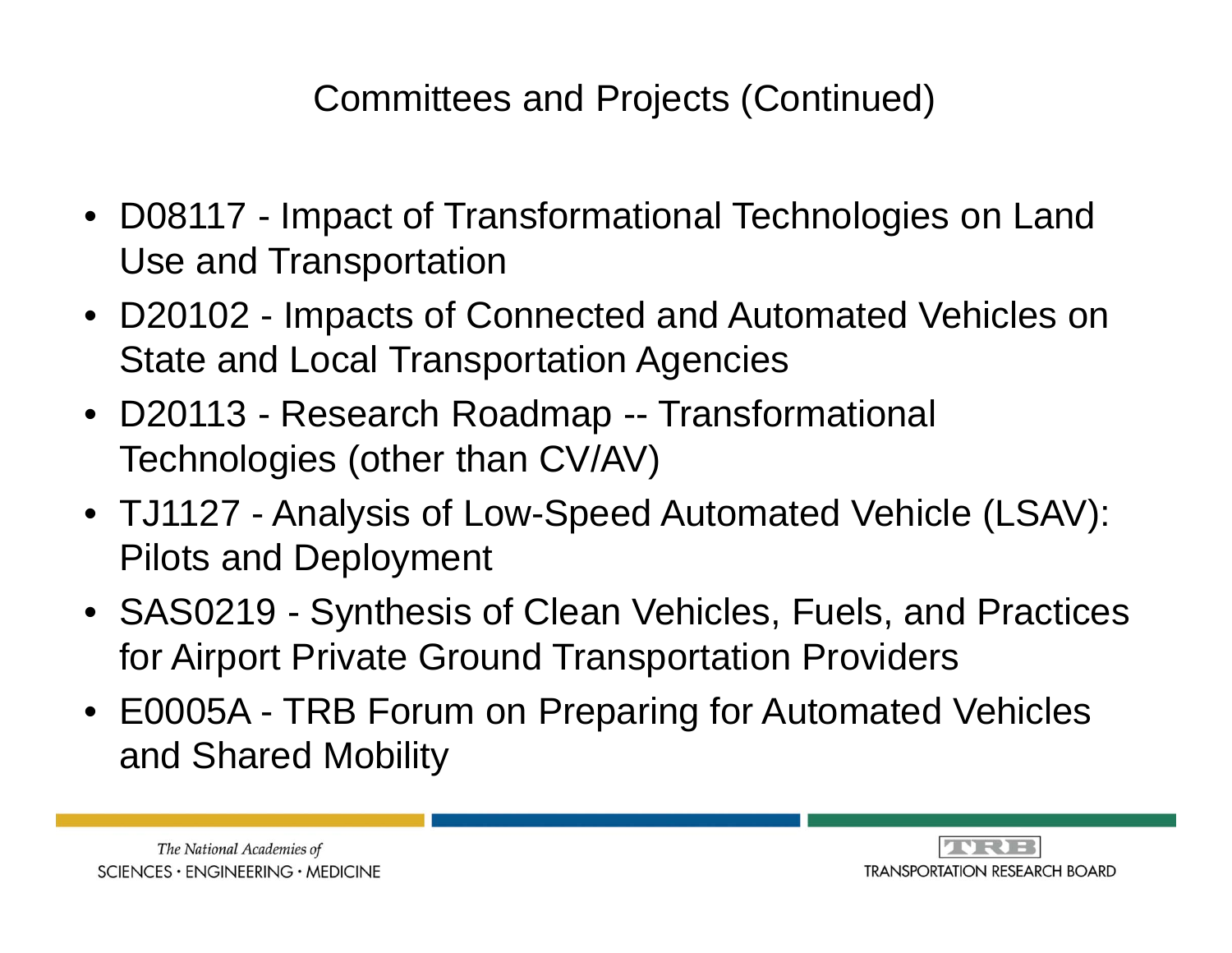#### Upcoming Projects

- $\bullet$  TCRP - Guidebook for Deploying Zero Emission Transit Vehicles Fleet
- $\bullet$ NCHRP - Transformational Technologies (other than CV/AV)
- $\bullet$  NCHRP - Estimates of Emissions Reductions from Future Fleet Changes for Use in Air Quality Models

### Upcoming Meetings

- • Automated Vehicle Symposium 2018 - July 9-12, 2018, San Francisco, California
- $\bullet$  Forum on the Impact of Vehicle Technologies and Automation on Users: Vulnerable Road Users, and Driver Behavior and Performance, November 7-9, 2018, Iowa City, Iowa
- $\bullet$  6th Florida Automated Vehicles (FAV) Summit, November 27-28, 2018, Tampa, Florida



**ANRIE TRANSPORTATION RESEARCH BOARD**